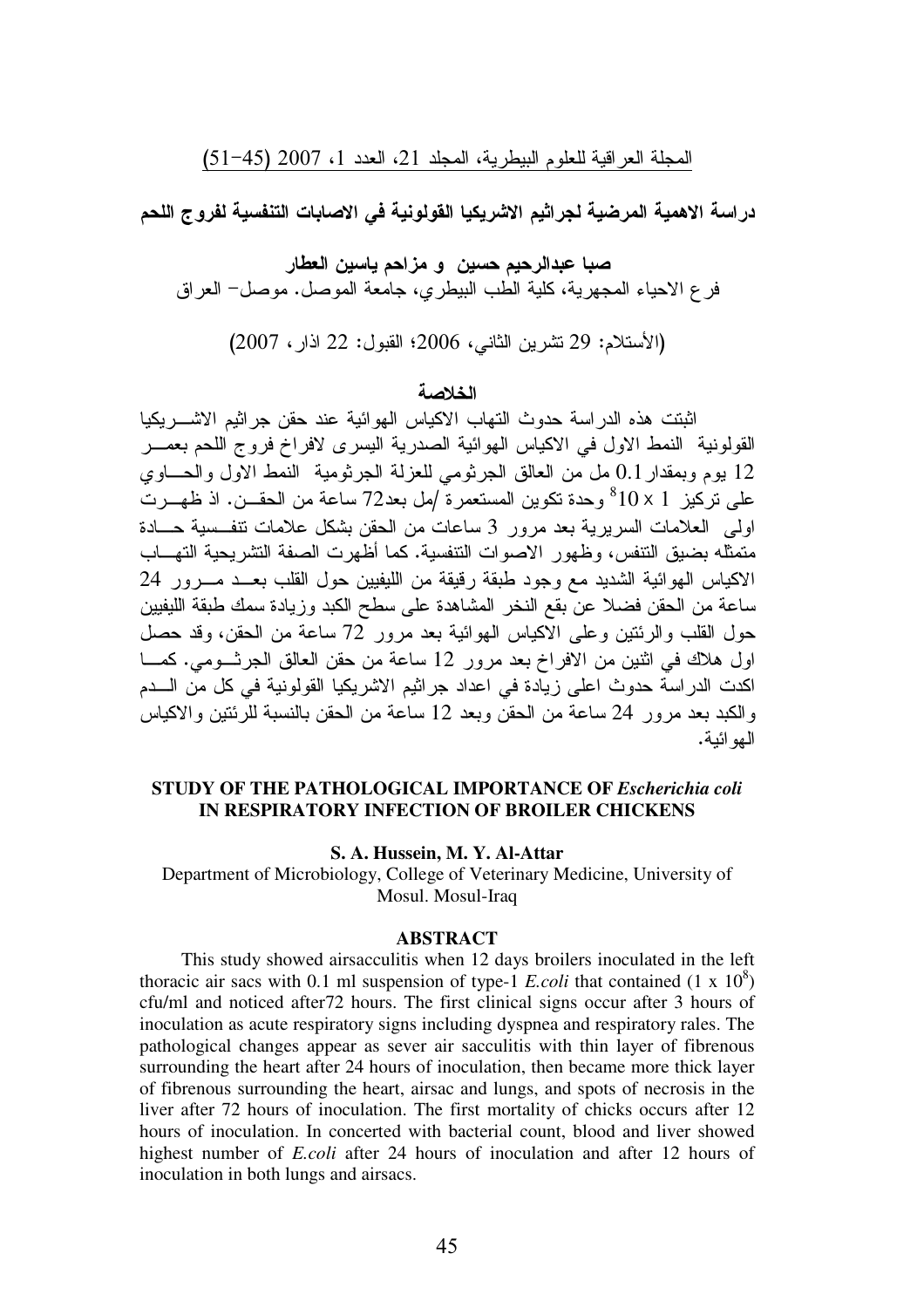### المقدمة

بِسمي مر ض النَّهاب الأكياس الهو ائية Airsacculitis نظر أ لان احــد اعــر اض المرض هو اصابة الاكياس الهوائية، والنهاب الاكياس الهوائية من الأمــــراض المنعــــددة الأسباب والتي تعتمد بشكل اساس على النداخل بين المضيف والجراثيم (1). وذكــر (2) ان جراثيم الاشريكيا القولونية يمكنها احداث النهاب الاكياس الهوائية دون وجود مسببات اخرى، كما تساهم الاشريكيا القولونية عاملاً ثانوياً مسبباً لاسيما بعد الاصابة بفـــايروس النهاب القصبات الخمجي او فايروس النيوكاسل والمايكوبلازما حيث نعمل على تحطـــيم القناة التنفسية وتصبح اكثر قابلية للاصابة بالاشريكيا القولونية (2, 3). وتشير الدراسات الى ان الاصابة بالتهاب الاكياس الهوائية يحدث عن طريق استتشاق جراثيم الاشـــريكيا القولونية (2)، ان القناة التنفسية السفلي (الرئتين والاكياس الهوائية) هــي الموقـــع الاول لدخول الجراثيم الى مجرى الدم في الطيور (5,4).

# المواد وطرائق العمل

أستخدم (60) فرخاً من افراخ فروج اللحم المأخوذة من مفاقس تجارية محلية وتم تربيتها من عمر يوم واحد وحتى وصولها الى عمر اجراء التجربة (12) يـــوم بواقــــع (30) فرخاً لعملية الحقن و(30) فرخاً بوصفهم مجموعة سـبطرة . حقنــت المجموعــة الاولى بمقدار (0.1 ) مل من العالق الجر ثومي للعزلة الجر ثومية E.coli السنمط الاول المعزولة من دم دجاج اللحم المصاب والحاوية على نركيـــز (1×10°) وحـــدة نكـــوين المستعمرة / ملَّ ، في الاكياس الهوائية الصدرية اليسرى ، اما مجموعة السيطرة فحقنت بمقدار (0.1) من الوسط الزرعي السائل غير المزروع بالجراثيم وبمنطقة الحقن نفسها  $(6)$ 

تم متابعة العلامات السريرية الظاهرة على جميع الافراخ المحقونة ، كما اجريت الصفة التشريحية لملاحظة الافات العيانية على الافراخ وذلك بعد مرور 3، 6، 12، 24، 48، و 72 ساعة بعد الحقن، حيث اختير 5 افراخ محقونة لكل مجموعة وبضمنها الهالك وبشكل عشوائي ، كما نم العزل الجرثومي من كل من دم القلب و الرغـــامي والــــرئتين والاكياس الهوائية والامعاء الدقيقة للافراخ المحقونة وذلك بوساطة مسحات قطنية معقمة نقلت الى المرق المغذى وحضنت لمدة 24 ساعة بدرجة 37 درجة مئوية، ثم نقلت الى اكار الماكونكي واكار الايوسين المثيلين الأزرق وحضنت بنفس الظـــروف، ولغـــرض التشخيص التاكيدي اجر بت الاختبار ات الكيمياحياتية الخاصة بالجر اثيم (7).

تم بعدها حساب عدد الجراثيم في الاكياس الهوائية ، الرئتين ، الكبد والدم بعــد عملية الحقن. اجري العد في الاعضاء السابقة بوزن غرامًا واحد من هذه الاعضاء كلَّ على حدى بوساطة ميزان كهربائي حساس ، وعلقت بمقدار 5 مل من PBS المعقم pH) (7.4 : ، وجانس العالق باستخدام هاون خزفي معقم ثم خفف ، اما بالنسبة للــدم فيؤخــذ واحد مل من وريد الجناح بوساطة سرنجة معقمة (8).

يؤخذ 0.1 مل من كل من الدم و عالق الانـــسجة المخففـــان تخـــافيف عــشارية (10/1-10/1) وينشر على سطح طبق اكار الماكونكي بوساطة ناشرة زجاجية معقمـــة بالكحول واللهب ويحضن بدرجة 37 درجة مئوية لمسدة 24 ســاعة ، ويحــسب عــدد المستعمر ات الجر ثو مية المتكونة بعد فتر ة التحضين بالمعادلة الاتية:

العدد الكلي للجراثيم في 1 مل = عدد المستعمرات النامية في تخفيف معين× مقلوب ذلك التخفيف×10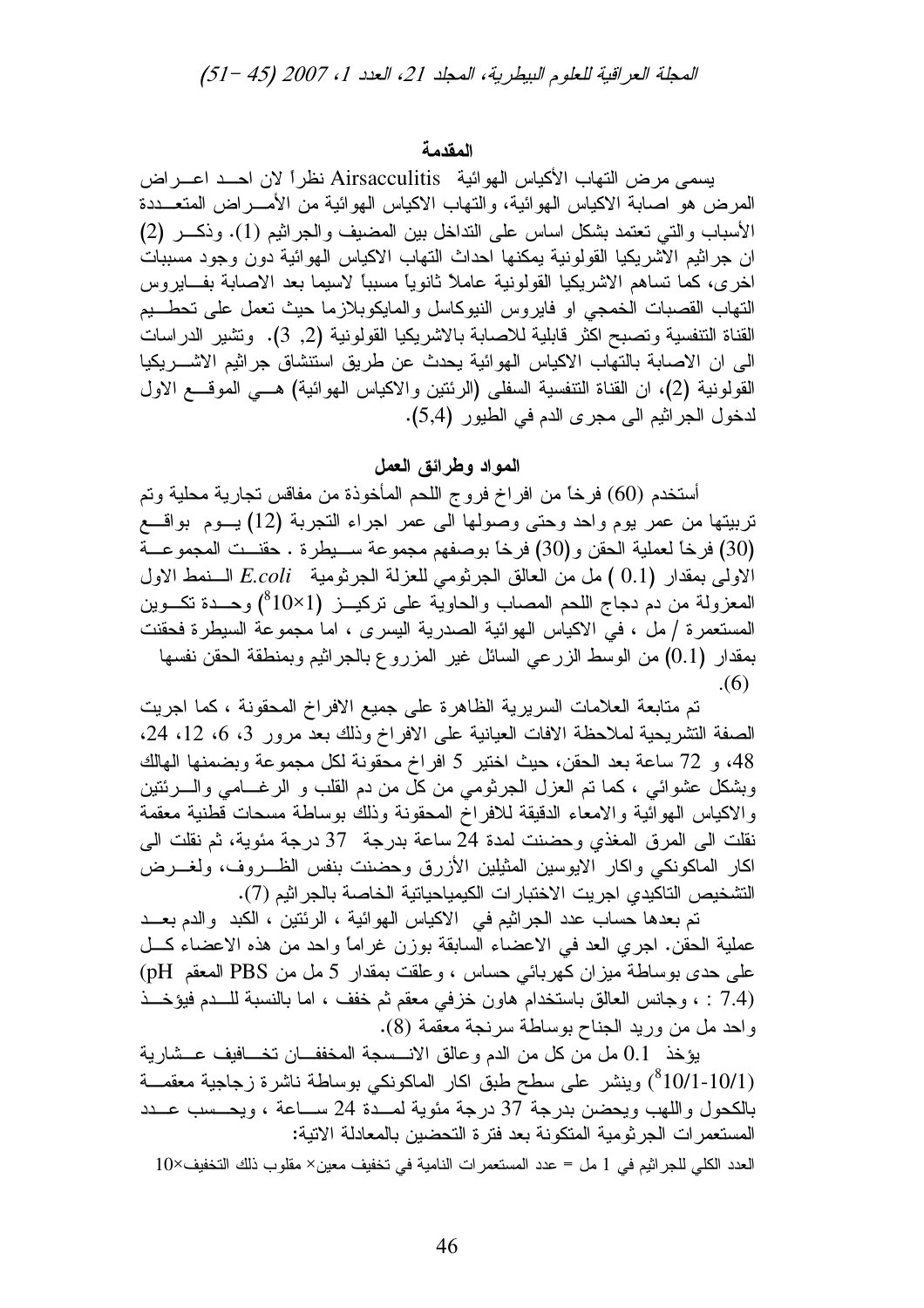المجلة العراقية للعلوم البيطرية، المجلد 21، العدد 1، 2007 (51 –51)

وبعد حساب العدد الكلي للجراثيم تم تحويلة الى شكل لوغارتمي والعدد الناتج يعتبر هو عدد الجراثيم في غراماً واحد من النسيج او في مل من الدم (9).

النتائج أوضحت النتائج أن اثنين من الأفراخ قد هلكا بعد مرور اثنتي عشرة ساعة مـــن الْحَقْنِ ، فَضَلاً عَنْ هَلاَكَ ثَلاثَةُ أَفْرَاخٌ بعد مرورٍ أربعةٌ وعشرين ساعةً، فرخين بعد ثمانيةً واربعين ساعة، فرخ واحد بعد مرور انثـان وسبعين ساعة من الحقن علـي التوالـي الشكل (1)

الشكل(1) الافات المرضية والـهلاكات للافراخ المحقونة بـــالنمط الاول مـــن جـــراثيم الاشريكيا القولونية خلال فترة 72ساعة.



أما العلامات السريرية والتغييرات المرضية فهي موضحة في الجدول رقـــم (1). وعند أجراء الصفة التشريحية للأفراخ لوحظ التهاب الأكيـــاس المهوائيـــة الـــشديد علــــي الاكياس المهوائية الصدرية مع وجود طبقة الليفين رقيقة حول القلب بعـــد مــــرور أربــــع وعشرين ساعة من الحقن وازداد الالتهاب وتثخنت طبقة الليفين حول القلب وجزء مـــن الرئة بعد مرور ثمان واربعين ساعة من الحقن ، كما شوهدت بقع النخر على سطح الكبد مع زيادة سمك طبقة الليفين حول القلب والرئنين وعلى الأكياس الـهوائية ووجـــود مــــواد تجبنية داخل الاكياس الـهوائية بعد مرور اثنتين وسبعين ساعة من الحقن كمافـي الـــشكل رقم(2) بالمقارنة مع مجموعة السيطرة التي لم يلاحظ بها حـــدوث هلاكــــات او أفــــات مرضية.

بالنسبة للعد الجرثومي، فان عدد الجراثيم بدأ بالزيادة في كل من الدم، الأكياس الـهوائية والرئنين بـعد ثلاث ساعات من الـحقن ويصل اعلـي عدد بـعد أربـع وعشرين ساعة من الحقن بالنسبة للدم ، وبعد اثنتي عشرة ساعة من الحقن بالنسبة للرئتين والأكياس الـهوائية ويقل بـعد ثمـان واربـعين ، واثنـان وسبعين ساعة من الـحقن، مـاعدا الكبد حيث بدأ بالزيادة بعد ست ساعات من الحقن ويصل اعلى عدد بعد أربع وعشرين ساعة من الحقن ويقل بعد ثمان واربعين ساعة من الحقن، جدول رقم (2).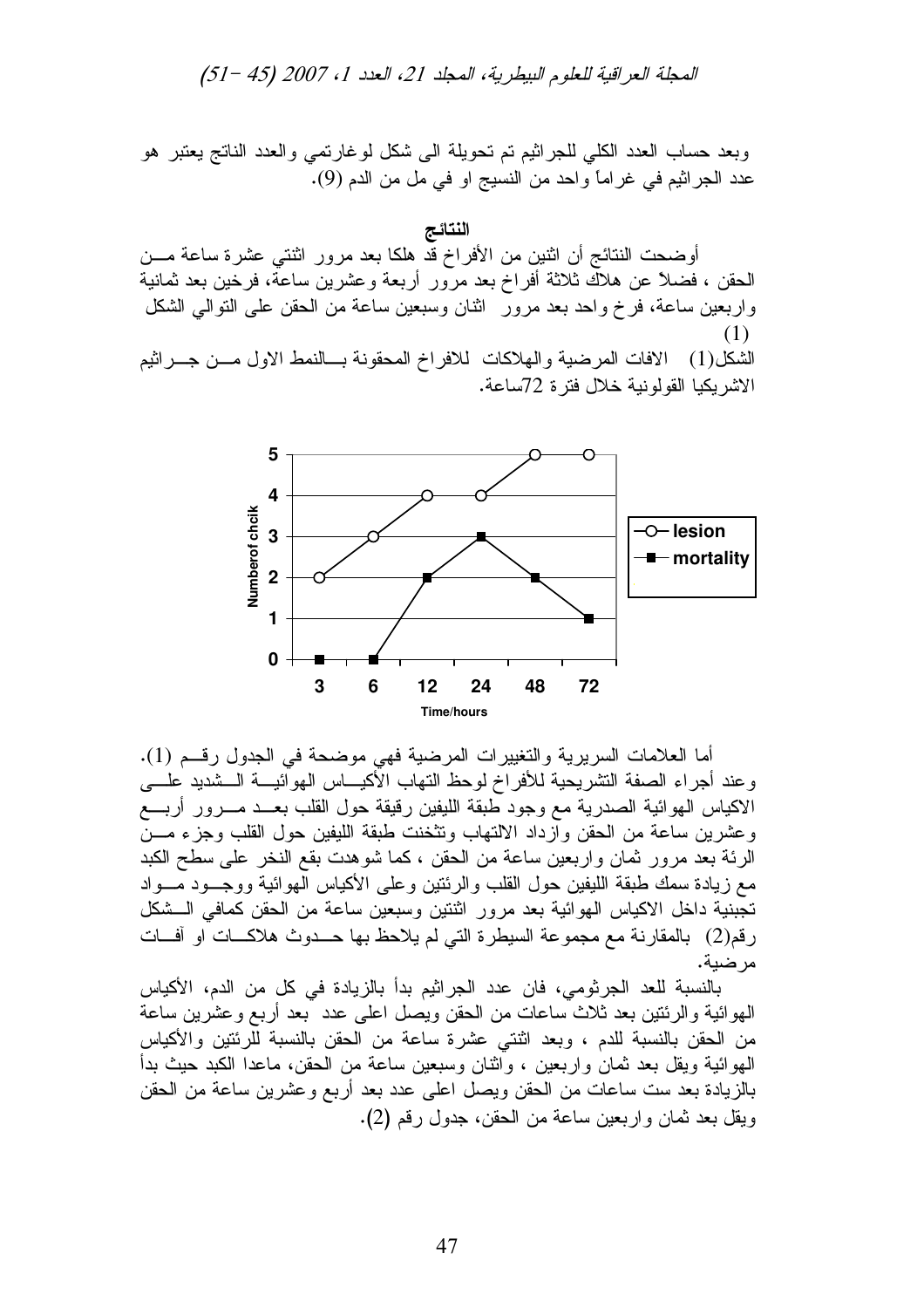# المجلة العراقية للعلوم البيطرية، المجلد 21، العدد 1، 2007 (51- 51)

| التغييرات المرضية                                                                                                  | العلامات السريرية                                       | الزمن<br>بالساعات  |
|--------------------------------------------------------------------------------------------------------------------|---------------------------------------------------------|--------------------|
| احتقان الأوعية الدموية للجسم                                                                                       | مد الرقبة / هز الرأس /<br>خمول                          | 3                  |
| عكارة بسيطة إلى متوسطة بالأكياس الهوائية /<br>احتقان بالرئة اليسر ي / بقع نزفية متفرقة على الكبد                   | نفوش بالريش / خمول                                      | 6                  |
| الجثة محنقنة / عكار ة متوسطة بالأكياس الهوائية مع<br>ليفين قليل / احتقان كلا الرئتين / احتقان الكبد                | أصوات تنفسية غريبة / ضيق<br>بالتنفس                     | 12                 |
| النهاب ونتخن شديد بالأكياس الهوائية مع طبقة ليفين<br>رقيقة تحيط بالقلب / احتقان شديد بالرئتين والكبد               | بطئ الحركة / عدم القدر ة<br>على الحركة / صعوبة النتفس   | 24                 |
| طبقة كثيفة من الليفين حول القلب / نخر واحتقان<br>شديدين بالرئتين والكبد / تضخم بالطحال                             | وجود أصوات نتفسية غريبة<br>/ ضبق بالنتفس                | 48                 |
| النهاب ونتخن شديدين بالأكياس الهوائية / امنداد طبقة<br>الليفين إلى جزء من الكبد مع وجود قطع الليفين حول<br>الرئتين | بطئ الحركة / صعوبة النتفس<br>/ الأصوات التنفسية الغريبة | 72                 |
|                                                                                                                    |                                                         | مجموعة<br>السيطر ة |

الجدول رقم 1: العلامات السريرية والتغييرات المرضية للأفراخ المحقونة بالنمط الأول من جراثيم الاشريكيا القولونية خلال فترة (72) ساعة من الحقنّ.



الشكل 2: يوضح نكوين طبقة الليفين حول القلب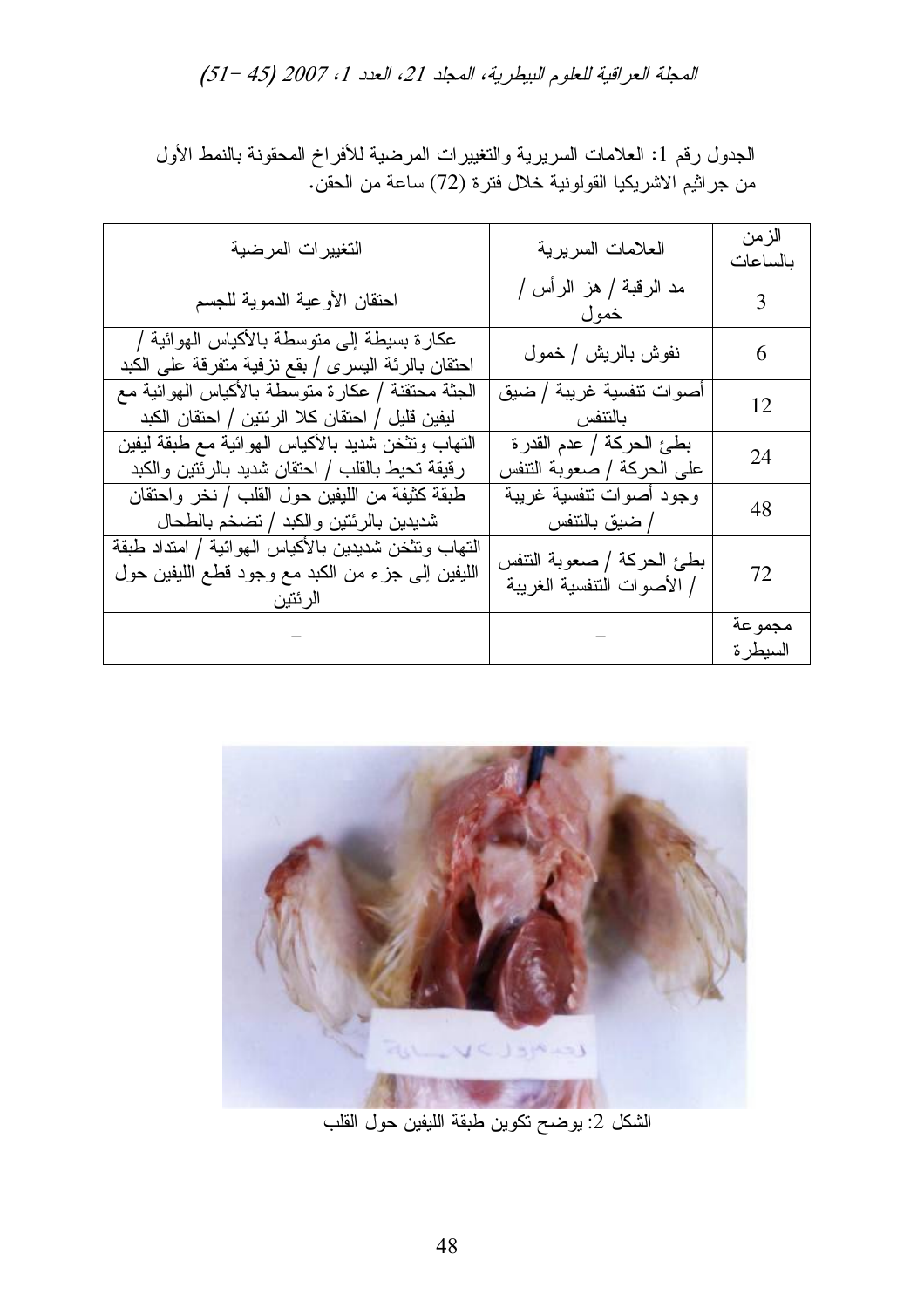المجلة العراقية للعلوم البيطرية، المجلد 21، العدد 1، 2007 (45 –51)

| الكبد<br>Cful/g     | الاكياس<br>الهوائية<br>Cful/g | الرئتين<br>Cful/g | الدم<br>Cfu/ml          | الزمن<br>بالساعات |
|---------------------|-------------------------------|-------------------|-------------------------|-------------------|
| $810 \times 1$      | $^{8}10 \times 1$             | $810 \times 1$    | $810 \times 1$          | صفر               |
|                     | $810 \times 2$                | $510 \times 4$    | $10^{10}10 \times 2$    | 3 ساعة            |
| $^{6}10 \times 2$   | $^{9}10 \times 1.5$           | $8_{10} \times 1$ | $\sqrt[9]{10} \times 2$ | ساعة $6$          |
| $^{6}10 \times 5.4$ | $^{10}10 \times 1.5$          | $810 \times 3$    | $^{10}10 \times 2$      | 12 ساعة           |
| $10 \times 3$       | $^{6}10 \times 3$             | $^{6}10 \times 3$ | $\frac{10}{10}$ x 3     | 24 ساعة           |
| $^{6}10 \times 2$   | $^{6}10 \times 1$             | $^{6}10 \times 1$ | $810 \times 2$          | 48 ساعة           |
|                     | $510 \times 5.4$              | $5^{10} \times 3$ | $^{6}10 \times 1.5$     | 72 ساعة           |

الجدول ر قم 2: أعداد جر اثيم الاشريكيا القولونية في الأعضاء المفحوصة.

#### المناقشة

من أجل در اسة ديناميكية الخمج الجرثومي استخدمت طريقة الحقن فـــي الاكيــــاس الهوائية الصدرية اليسرى كونها طريقة نزيد معنويا من نسبة حدوث الخمـــج لاحتمـــال حدوث احباط في ميكانيكية التنظيف الفيزياوي واليات الدفاع الموضعي الاخرى للجهـــاز التنفسي العلوي عند استخدام الطرق الاخرى، وبالنتيجة هذا النموذج التخميجي لايحتـــاج البي عوامل مؤهبة للاصابة (6)، فضلاً عن متابعة حدوث العلامات السريرية والافسات المرضية في الاعضاء المختلفة للافراخ المصابة تجريبيــــــــا بــــالنمط الاول مــــن جــــراثيم الاشريكيا القولونية الممرضة وربطها مع العد والعزل الجرثومي مــن نلــك الاعــضاء المصابة ، حيث ظهرت العلامات السريرية على الافراخ المحقونة بعــد مـــرور شــلاث ساعات من الحقن وازدادت شدة هذه العلامات بعد مرور اثنتي عشرة ساعة من الحقــن و التي نز امنت مع حدوث الـهلاكات عند هذه الفترة ، و هذه النتائج متفقة مع نتائج الباحثين (11,10)، كما شوهد تثخن الاكياس الهوائية بعد مرور اربع وعشرين ساعة من الحقن ، والنهاب محفظة الكبد مع النهاب الاكياس الهوائية بعد مرور نمسان واربعـــين واثنتـــين وسبعين ساعة من الحقن وهذه النتائج نبدو مطابقة لنتائج الباحثين (6) من حيـــث وقـــت ظهور الافة وشدتها.

ان قدرة الجراثيم على احداث الافات السابقة قد يعود لقابلية الجراثيم على الالتصاق على الاسطح المختلفة بوجود الاهداب او مقاومتها للبلعمة (6)، كما ان الحقن في الاكياس المهوائية بؤدي الى مستوى عال من الاستعمار الجرثومي للاكياس الهوائيــة والـــــرئتين ، فضلاً عن الاعضاء الداخلية وهذه الحالة من غير الممكن مشاهدتها عندما يتم الحقن في الرغامي (10). وبالنالي مشاهدة الافات العيانية المرضية لحالسة الانتانيسة المعويسة Colisepticemiaكفي الافراخ المحقونة بالاكياس الهوائية بنسبة (75-700%)، بينماكانت الأفات بنسبة(30-55 %) فقط عند الحقن في الرغامي (6).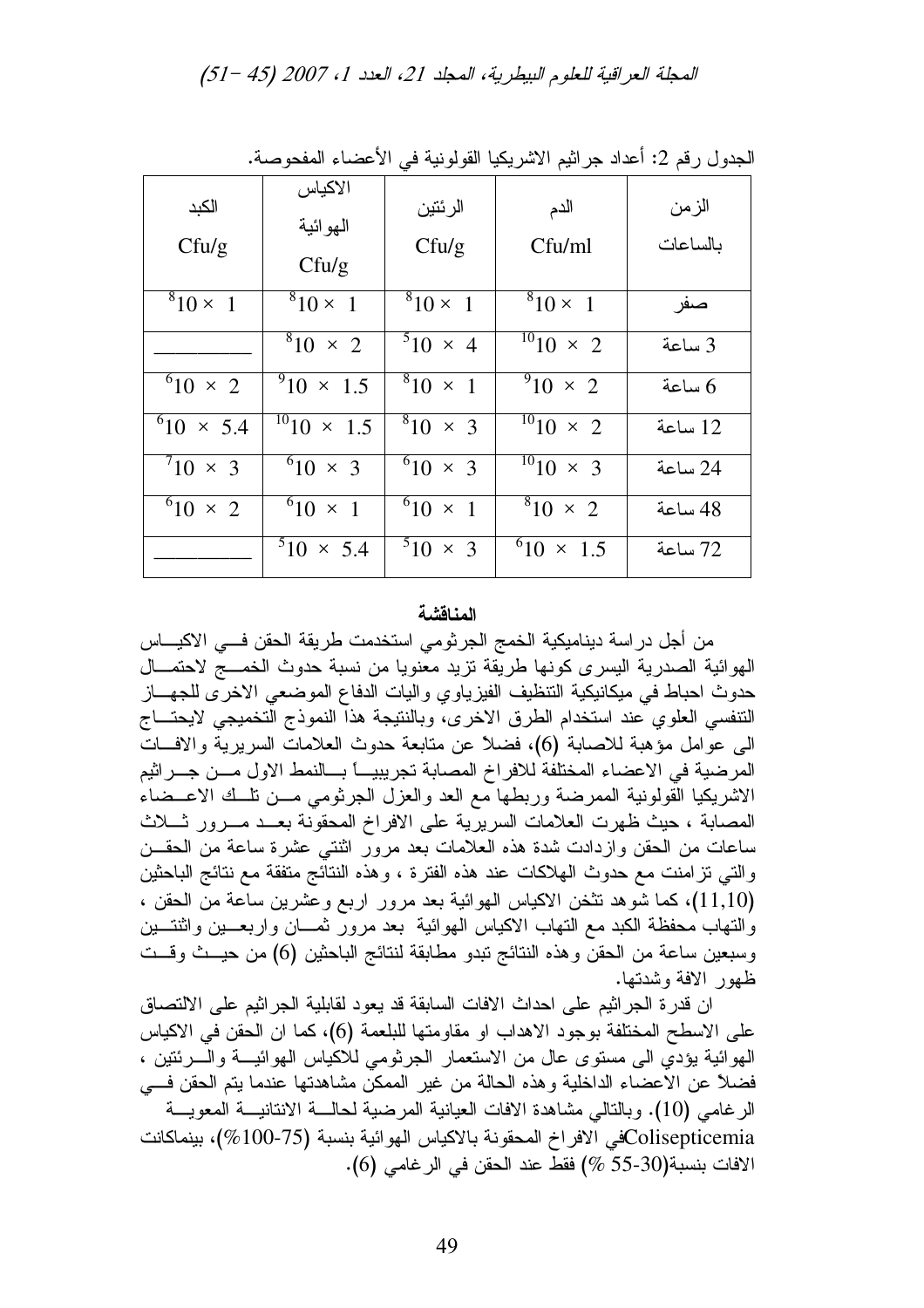المجلة العراقية للعلوم البيطرية، المجلد 21، العدد 1، 2007 (51 –51)

وبالنسبة للعد الجرثومي الجدول رقم (2) للسنمط الاول مسن جسرائيم الاشسريكيا القولونية المحقونة تجريبياً في الافراخ ، فانه يؤكد بدء انتشار الجــــراثيم خـــــلال القنــــاة التنفسية العليا والدم بشكل سريع وخلال اقل من ثلاث ساعات بعد الحقن ،عدا الكبد الذي لوحظ العد الجرثومي فيه بعد سنة ساعات من الحقن ، ان عدد الجراثيم فـــي الاعـــضـاء المحقونة بزداد مع الوقت وحسب طبيعة كل عضو، حيث بصل عدد الجراثيم الى اعلــــى عدد بعد اثنتـي عشرة ساعة من الحقن في الاكياس الـهوائية والــــرئنين بــــسبب الطبيعـــة الوعائية العالية للمنطقة الشعيرية للرئنين والني نعمل كطريق اولـــي لـــدخول جـــرانيم الاشريكيا القولونية وكذلك قلة البلعميات التنفسية في رئة الطيور بالمقارنة مع رئة اللبائن وبالنالي قلة القابلية البلعمية للخلايا الظهارية للمنطقة التنفــسية ، فــضلا عـــن ضـــعف ميكانيكّية الدفاع الخلوي للجهاز النتفسي بالدواجن (12)، وهذا يشرح جزئيا الاســــتعمار الجرثومي للرئتين والاكياس الهوائية في الدواجن.

اما عدد الجراثيم في الدم فيصل اعلى عدد بعد اربع وعشرين ساعة من الحقـــن وكونه وسطًا ملائمًا لنمو الجراثيم بشكل عام والاشريكيا القولونية بشكل خاص فقط لوحظ ارتفاع العد الجرثومي فيه بنسبة كبيرة ، اما الكبد فيصل العد الجرثومي فيه الــــى اعلــــى عدد بعد اربع وعشرين ساعة من الحقن ايضاً وذلك لامتلاكه للجهاز الـــشبكي الوعــــائـي الذي يعمل كخط دفاعي اولي ولهذا السبب ايضاً يلاحظ بدأ انتشار الجراثيم في الكبد بعد مرور ست ساعات من الحقن(13,10).

ويمكن تفسير ديناميكية خمج جراثيم الاشريكيا القولونية على انه غـــزو جــــراثيم الاشريكيا القولونية للجهاز الوعائي من خلال الطبقة المحطمة للاكياس الهوائية او غـــزو الرئة عبر الممر الهوائي ودخول الجراثيم الى مجرى الدم ثم الى عضلة القلب والاعضاء المرشحة وفيما بعد كيس النامور وبالنتيجة النهاب النامور ومحفظة الكبد الليفيني (11).

# المصادر

- 1. Gjessing KM, Berkhoff HA. Experimental reproduction of air sacculitis and septicemia by aerosol exposure of 1-day-old chicks using Congo Red-positive *Escherichia coli*. Avain Dis 1989; 33: 473-478.
- 2. Gross WB. Colibacillosis. In: Disease of poultry.  $9<sup>th</sup>$  ed. Calnek BW, Barnes HJ, Beard CW, Reid WM, Yoder HW, eds. Iowa: Iowa State University Press, Ames, 1991: 138-144.
- 3. Jordan FTW, Pattison M. Enterobacteriaceae In: Poultry diseases. 4<sup>th</sup> ed. Harcourt Brace and Company Asia PTE LTD, India 1998; 39-43.
- 4. Rosenberger JK, Fries PA, Cloud SS, Wilson RA. *In vitro* and *in vivo* characterization of avian *Escherichia coli.*II factors associated with pathogenicity. Avian Dis, 1985; 29: 1094-1107.
- 5. Barnes HJ, Gross WB. Colibacillosis. In: Disease of poultry.  $10<sup>th</sup>$  ed edited by calnek BW, Barnes HJ, Beard CW, McDougald LR, Saif YM, eds. Iowa: Iowa State University Press, Ames, 1997:131-141.
- 6. Pourbakhsh SA, Boulianne M, Martineau-Dozie B, Dozois CM, Desautels C, Fairbrother JM. Dynamics of *Escherichia coli* infection in experimentally inoculated chickens. Avian Dis. 1997b; 41: 221-233.
- 7. Brooke GF, Butel JS, Morse SA. Medical microbiology. 22<sup>nd</sup> ed. McGraw-Hill companies, USA, 2001: 219-228.